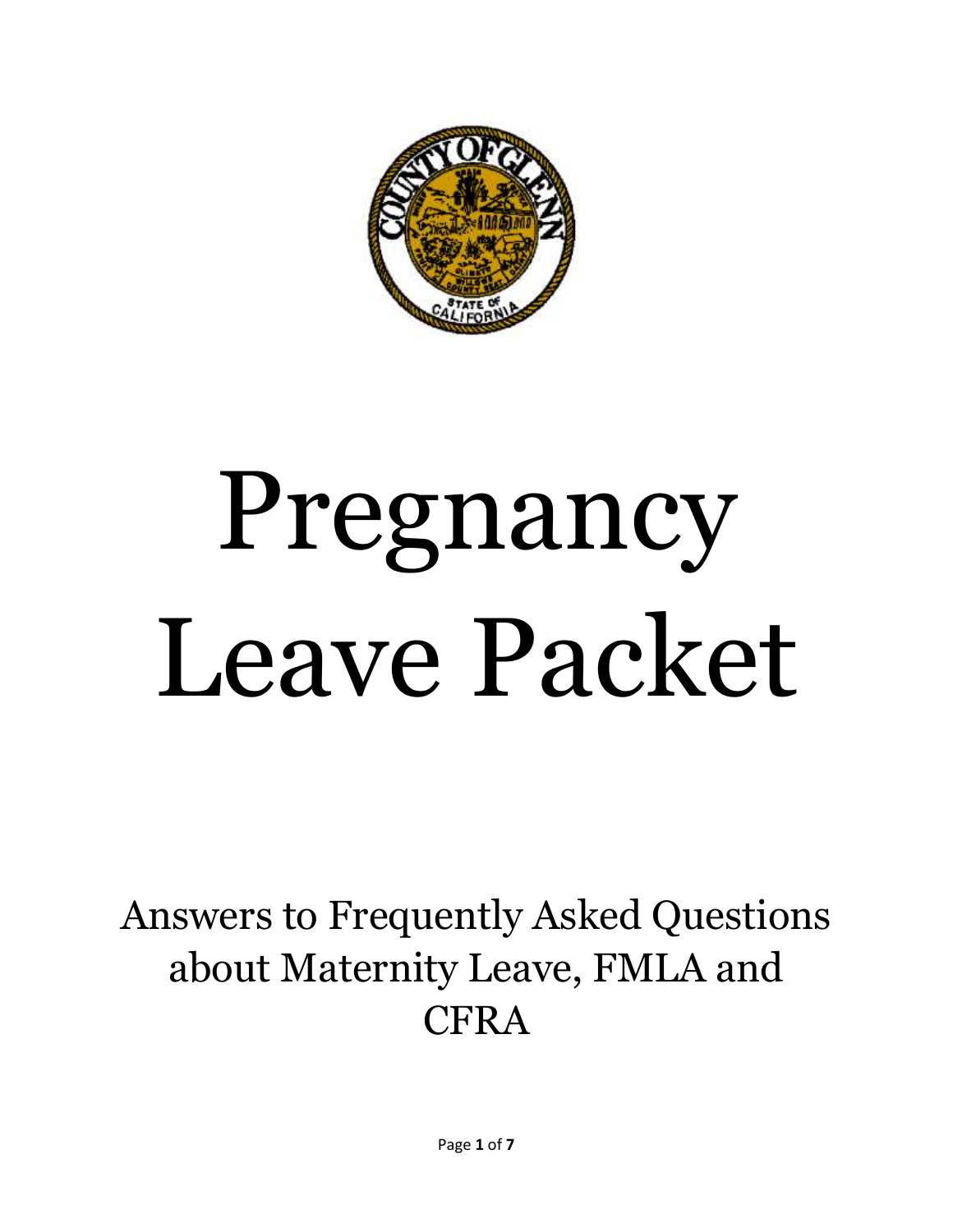# Congratulations!

### **We hope you will find the information in this packet a helpful tool in planning your Pregnancy Leave.**

Please Note: This summary is intended as an aid in providing employees who will be on Pregnancy Leave with possible leave options.

While every attempt is made to align this packet with current California and Federal Leave Laws, it is important to remember these laws are ever-changing and information within this packet is subject to change without notice.

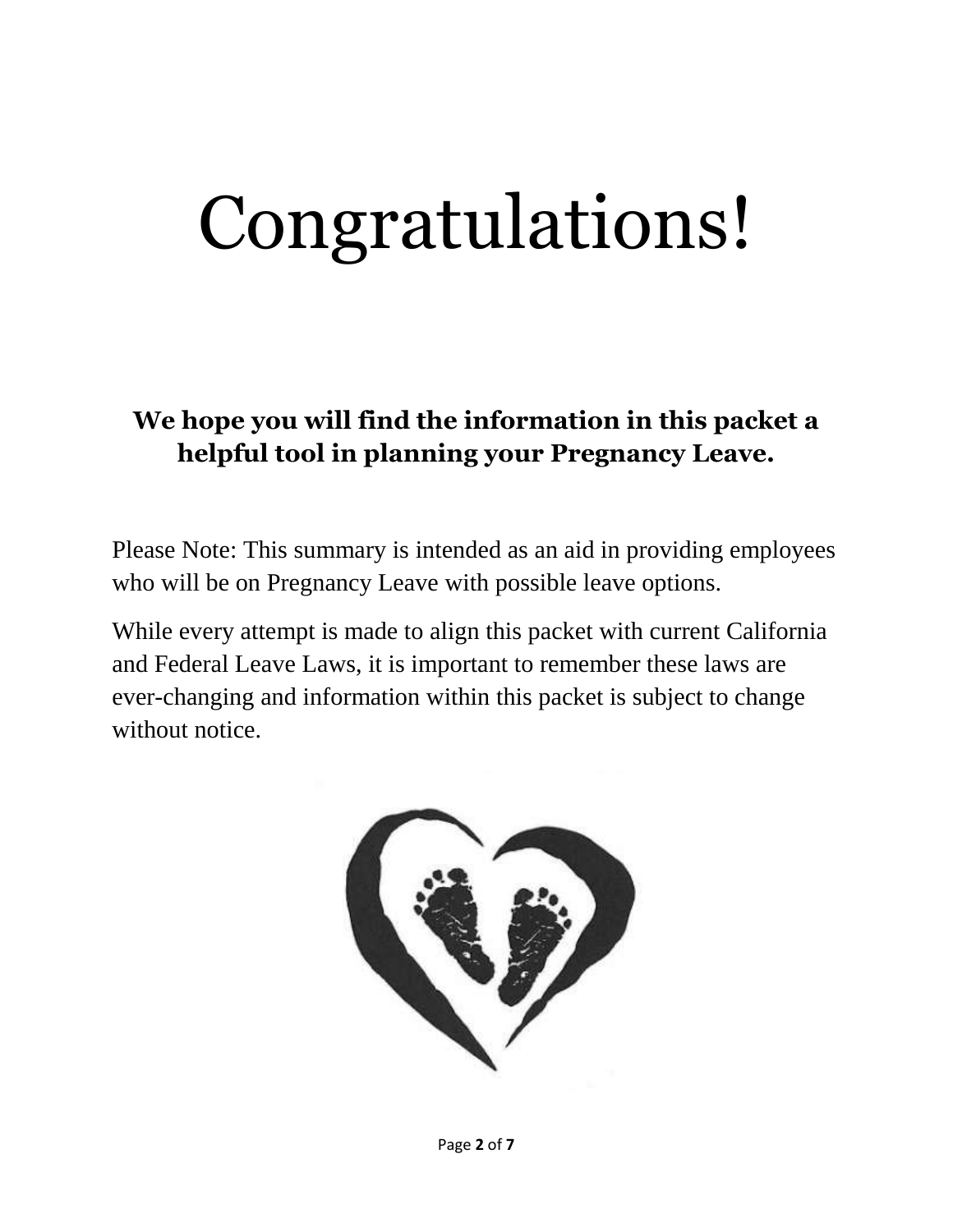# **Frequently Asked Questions**

#### **1. I just found out I'm pregnant – what should I do?**

Let your supervisor know so that preliminary planning for coverage of your position can begin. When you have an estimated date of delivery, please submit the **"Leave Request, GCPER-14"** form and the **"Coordination of Benefits"** form to the Personnel Department. The purpose of this form is to provide the County with estimated dates for your Pregnancy Leave and how you would like your accruals used while on a leave of absence.

#### **2. How long can I keep working?**

You can work as long as your doctor agrees. This is a medical decision that will not be made by the County. You will need to submit a **"Certification of Serious Health Condition – GCPER-30"** form, completed by doctor, to the Personnel Department when the start date of your leave has been decided.

**3. I am not due for a few weeks, but my Doctor has placed me off work. What do I do?** If your date of release from work has changed, please submit an updated **"Certification of Serious Health Condition – GCPER-30"** form to the Personnel Department.

#### **4. What is PDL?**

PDL stands for Pregnancy Disability Leave. Under California Fair Employment and Housing Act employees with over 5 employees must give up to 4 months of unpaid disability leave to women who need time off due to pregnancy. You can take PDL time off on an as-needed basis as recommended by your health care provider. Also the employer may transfer you to a less strenuous position with the County during your pregnancy. PDL begins the first date you are placed off work by your health care provider for your pregnancy and/or delivery and continues as long your doctor indicates you are disabled, or for a maximum of 17 weeks and 3 days, whichever comes first.

#### **5. What is FMLA?**

FMLA stands for Family Medical Leave Act. FMLA allows qualified employees to take up to 12-weeks of job-protected leave and runs concurrently with PDL. Since not all employees qualify for FMLA, please check with the Personnel Department for eligibility requirements. The County will send FMLA eligibility paperwork to you when you begin your PDL. FMLA leave begins the first day you are placed off work for your pregnancy and/or delivery and runs concurrently with exhaustion of sick leave and use of vacation and compensation time (depending upon the terms of your memorandum of understanding between the County and the Union, you may be able leave up to a total of 80 hours of vacation and/or compensation time on the books). FMLA also allows you to have the County continue contributions to your County sponsored insurance premiums. As an employee, you are responsible for your portion of your County sponsored insurance premiums. FMLA is limited to 12 workweeks every 12 months. The 12-month period is measured backward from the date of your first FMLA leave usage.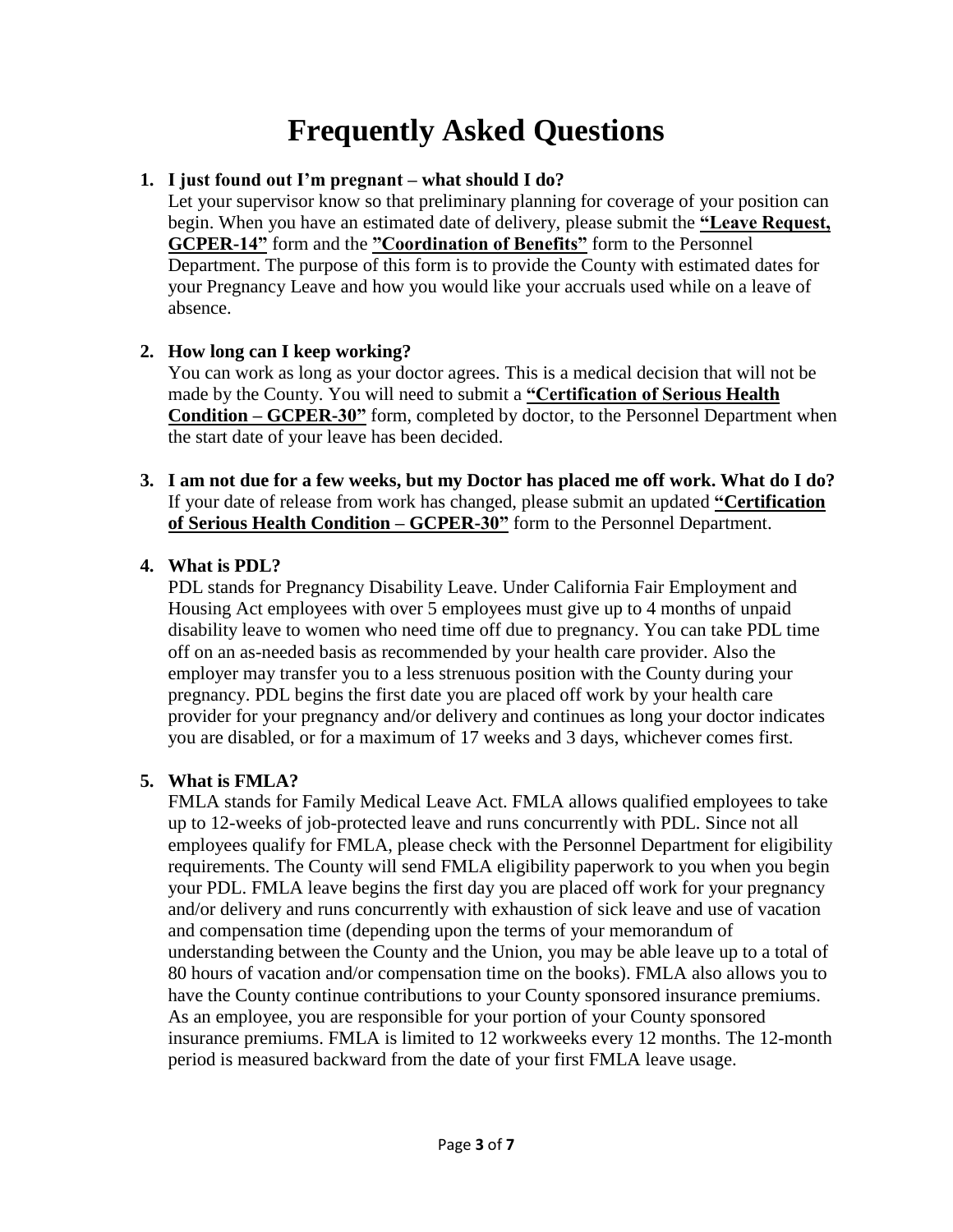#### **6. What if I don't have enough accruals to cover my leave?**

After a 7 day waiting period you may be eligible for State Disability Insurance (SDI) benefits. SDI is a short term disability program you pay into. (Sick Leave will be used during the 7 day waiting period and in coordination with SDI benefits)

#### **7. I delivered my baby, now what?**

Please remember to contact the Personnel Department within 30 days of birth if you choose to add your baby to your health plan. Also, if you are receiving SDI benefits, please contact SDI and notify them of the date of birth.

#### **8. What is the normal length of time I would be allowed to be off work?**

Because every pregnancy is different, you and your doctor determine the length of time away from work. A routine pregnancy leave is 6 weeks following a natural delivery, or 8 weeks following a cesarean section. You and your doctor may determine that you need additional time before or after the delivery of your baby.

#### **9. When can I return to work?**

You may return to work as soon as your doctor releases you. Again, this is a medical decision that will not be made by the County.

#### **10. What if I want to stay out a little longer after my doctor releases me?**

Once your health care provider has released you to return to work, you may be eligible for up to 12 weeks of CFRA for baby bonding. For instance, if you have used eight weeks of FMLA, the remaining four weeks of FMLA run concurrently with CFRA, and the other 8 weeks of baby bonding leave will be CFRA only. Generally, the minimum duration of each absence for CFRA baby-bonding leave is two weeks. However, the County will grant a request for baby-bonding leave of less than two weeks duration (e.g., for one day) on any two occasions.

#### **11. What is CFRA?**

CFRA stand for California Family Rights Act. CFRA allows for an additional 12 weeks of leave for employees to bond with a newborn child or a child placed for adoption/foster care, the employee's own serious health condition, or to care for the employee's spouse, dependent child, or parents with a serious health condition. CFRA cannot be used for the employee's pregnancy. CFRA is limited to 12 workweeks every 12 months. The 12 month period is measured forward from the date of your first CFRA leave usage. Much like FMLA, not all employees are eligible for CFRA. Please contact the Personnel Department to discuss eligibility.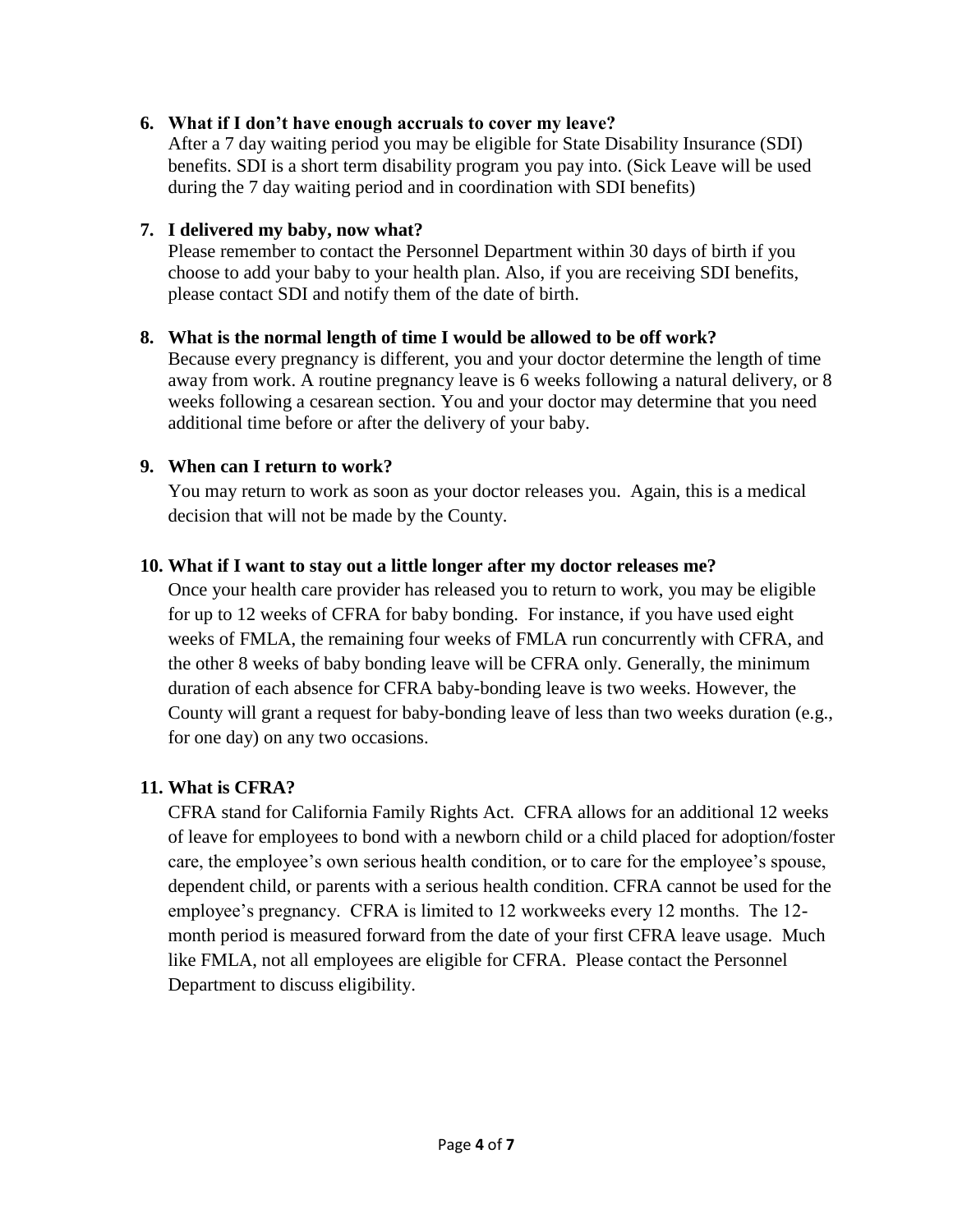#### **12. What if both parents work for the County?**

The employer may limit leave for birth, adoption or foster care placement to a "combined total" of 12 weeks between the two parents. CFRA entitlement may not be limited for other purposes. For example each parent may take 12 weeks of CFRA leave in needed to care for a child with a serious health condition.

#### **13. Do I deplete my sick leave when I am on maternity leave?**

No, Sick Leave is used in coordination with SDI and Paid Family Leave (PFL). PFL is short term disability program you pay into. PFL allows you 6 weeks of salary replacement to be coordinated with your accruals. (PFL does not have a waiting period) You should consult your MOU regarding use of other accruals.

#### **14. Do I get paid for holidays and accrue full vacation and sick accruals?**

If you are using full accruals (8 hours of sick, vacation or CTO), you will be paid for the full holiday and receive full vacation and sick leave accruals. If you are currently on SDI or PFL short term disability program, you will be paid the equivalent of 60% to 70% of your salary from SDI or PFL and you shall use your accruals for the remaining 30% to 40%. You will be paid for 30% - 40% of any holiday while on leave and receive 30% - 40% vacation and sick leave accruals when you are being paid the equivalent of 30%- 40% of your salary from the County. If you progress into a Leave With Out Pay (LWOP) status, you will not be paid for the holiday and you will not accrue vacation and sick leave accruals.

#### **15. What about my benefits?**

If you are provided group health insurance, you will be entitled to the continuation of the group health insurance coverage during FMLA leave on the same terms as if you had continued to work. If family member coverage is provided, the family member coverage must be maintained during the FMLA leave. While on leave you will continue to be responsible for the employee portion of your health benefits. If you are receiving SDI or PFL benefits, your health insurance may continue for up to 26 weeks as long as you pay the normal employee portion of the County sponsored health insurance premiums.

#### **16. Do I qualify for state disability (SDI)?**

Yes. The Employees of the County of Glenn pay into state disability, you are eligible.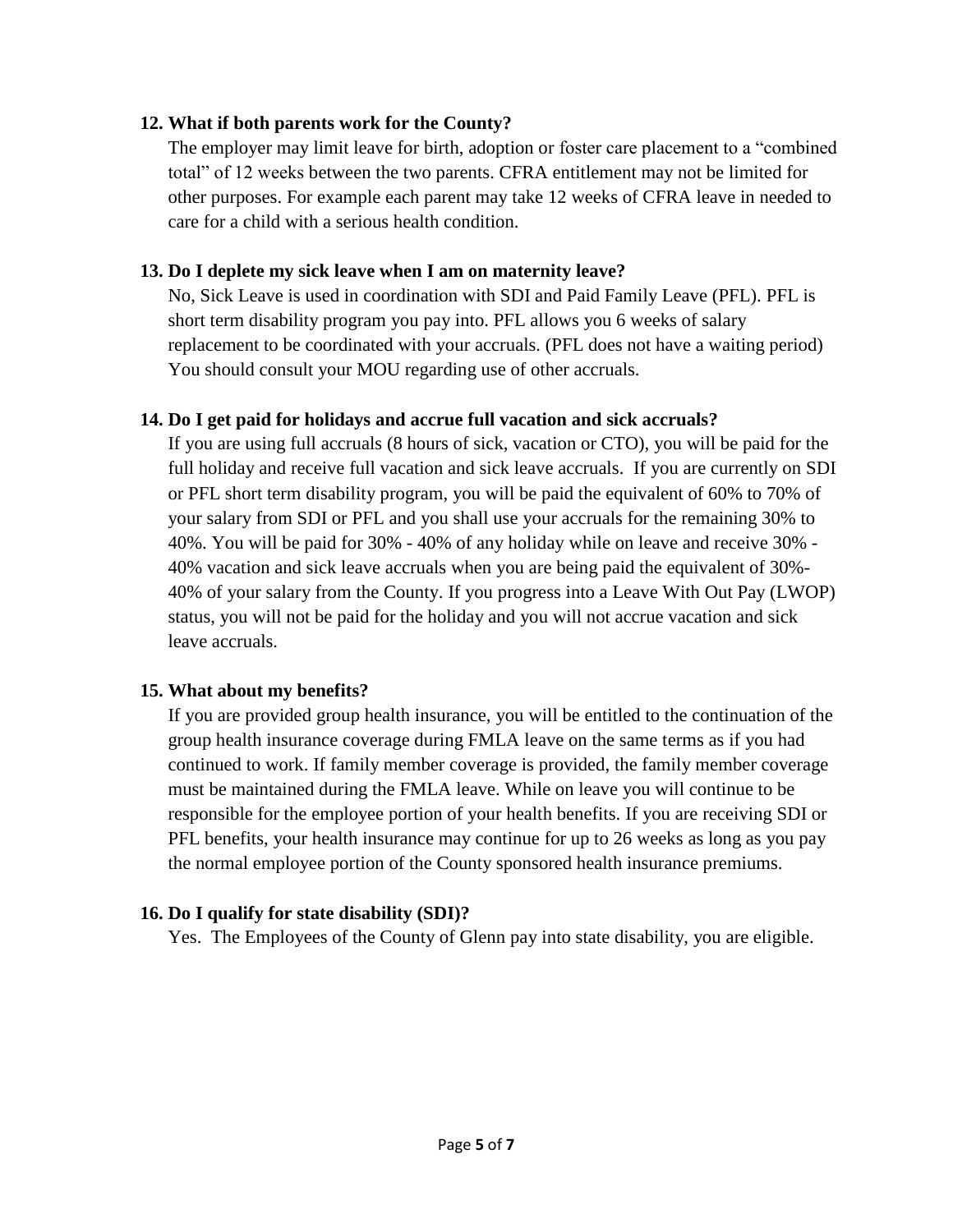#### **17. Do I have return to work rights after the baby is born?**

A woman who takes a pregnancy disability leave and returns within the four-month period is guaranteed the right to return to her same position. An employer can reinstate a woman who takes a leave to a comparable position only if her same position is no longer available, such as in a layoff. If that is the case, the employer should offer a position that is comparable in terms of pay, location, job content and promotional opportunities unless the employer can prove that no comparable position exists.

#### **18. I'm still confused, who can answer my other questions?**

The Personnel Department is here to help! This whole topic can be very confusing, as every situation is quite different. We strongly suggest you make an appointment with the Personnel Department to talk about how your salary and benefits may be affected if you plan to take FMLA, CFRA, or PDL leave.